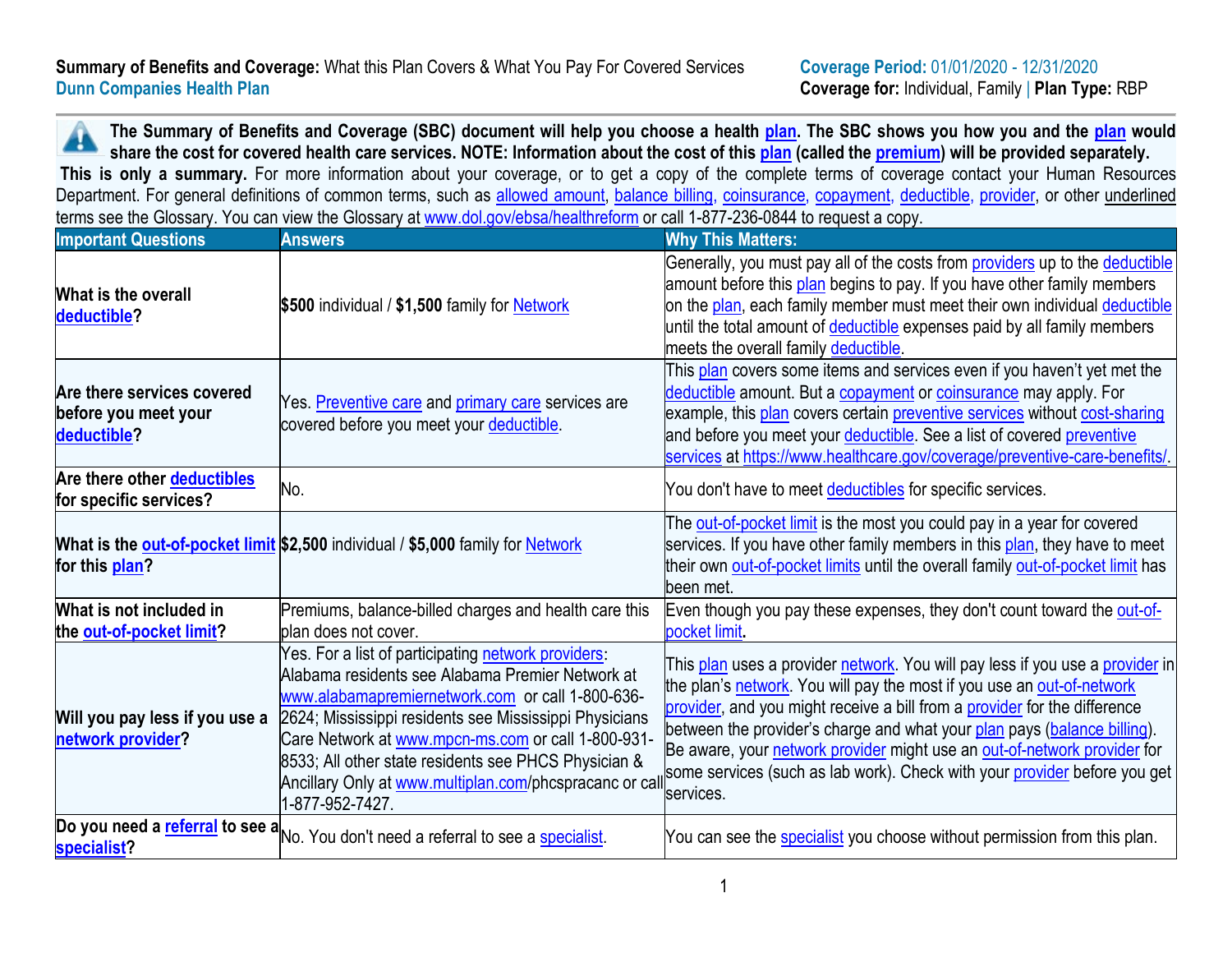|                                                                                   |                                                                             | All <b>copayment</b> and <b>coinsurance</b> costs shown in this chart are after your <b>deductible</b> has been met, if a <b>deductible</b> applies. |                                                                                                                                                                    |  |
|-----------------------------------------------------------------------------------|-----------------------------------------------------------------------------|------------------------------------------------------------------------------------------------------------------------------------------------------|--------------------------------------------------------------------------------------------------------------------------------------------------------------------|--|
| <b>Common Medical Event</b>                                                       | <b>Services You May Need</b>                                                | <b>What You Will Pay</b><br><b>Network</b><br><b>Provider</b>                                                                                        | <b>Limitations, Exceptions, &amp; Other</b><br><b>Important Information</b>                                                                                        |  |
|                                                                                   | Primary care visit to treat an injury or<br>illness                         | \$25 copay/visit                                                                                                                                     | None                                                                                                                                                               |  |
| If you visit a health care provider's                                             | <b>Specialist</b> visit                                                     | \$25 copay/visit                                                                                                                                     | None                                                                                                                                                               |  |
| office or clinic                                                                  | Preventive care/screening/immunization No charge; deductible does not apply |                                                                                                                                                      | You may have to pay for services that<br>aren't preventive. Ask your provider if the<br>services needed are preventive. Then<br>check for what your plan will pay. |  |
|                                                                                   | Diagnostic test (x-ray, blood work)                                         | No charge; deductible does not apply                                                                                                                 | None                                                                                                                                                               |  |
| If you have a test                                                                | Imaging (CT/PET scans, MRIs)                                                | \$250 copay                                                                                                                                          | Prior Authorization is required.                                                                                                                                   |  |
| If you need drugs                                                                 | Generic Drugs                                                               | Retail & Maintenance: \$10<br>copay/prescription<br>Mail Order: \$10 copay/prescription                                                              |                                                                                                                                                                    |  |
| to treat your<br>illness or condition<br><b>More information about</b>            | <b>Preferred Brand Drugs</b>                                                | Retail & Maintenance: \$35<br>copay/prescription<br>Mail Order: \$35 copay/prescription                                                              | Retail: up to 30-day supply,<br>Maintenance: up to 60-day supply<br>Mail Order: up to 90-day supply                                                                |  |
| prescription drug coverage is<br>available at<br>www.EnvolveRx.com or call 1-833- | Non-Preferred Brand Drugs                                                   | Retail & Maintenance: \$55<br>copay/prescription<br>Mail Order: \$55 copay/prescription                                                              |                                                                                                                                                                    |  |
| 827-6467                                                                          | <b>Specialty drugs</b>                                                      | Preferred Brand: \$35 copay/prescription<br>Non-Preferred Brand: \$55<br>copay/prescription                                                          | limited to 30-day supply only                                                                                                                                      |  |
| If you have outpatient surgery                                                    | <b>Facility fee</b><br>(e.g., ambulatory surgery center)                    | \$250 copay/visit                                                                                                                                    | Prior Authorization is required.                                                                                                                                   |  |
|                                                                                   | Physician/surgeon fees                                                      | No charge; deductible does not apply                                                                                                                 | None                                                                                                                                                               |  |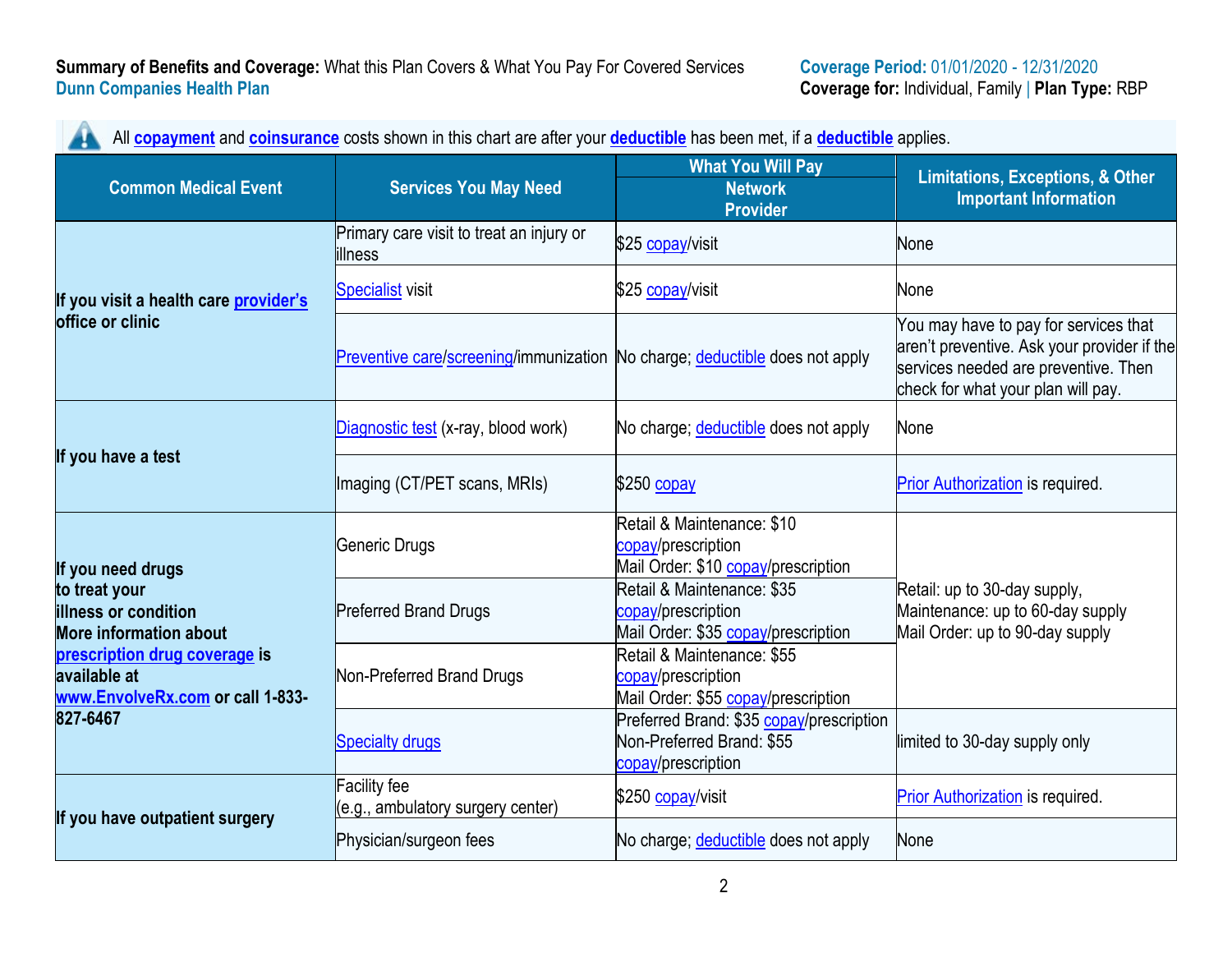## **Summary of Benefits and Coverage:** What this Plan Covers & What You Pay For Covered Services **Coverage Period:** 01/01/2020 - 12/31/2020 **Dunn Companies Health Plan Coverage for:** Individual, Family | **Plan Type:** RBP

|                                                                   |                                              | <b>What You Will Pay</b>                                   | <b>Limitations, Exceptions, &amp; Other</b><br><b>Important Information</b>                                                                                                          |  |
|-------------------------------------------------------------------|----------------------------------------------|------------------------------------------------------------|--------------------------------------------------------------------------------------------------------------------------------------------------------------------------------------|--|
| <b>Common Medical Event</b>                                       | <b>Services You May Need</b>                 | <b>Network</b><br><b>Provider</b>                          |                                                                                                                                                                                      |  |
|                                                                   | <b>Emergency room care</b>                   | Facility: \$250 copay/visit<br>Physician: \$25 copay/visit | Copay waived if admitted.                                                                                                                                                            |  |
| If you need immediate medical<br>attention                        | <b>Emergency medical transportation</b>      | 30% coinsurance after deductible                           | None                                                                                                                                                                                 |  |
|                                                                   | <b>Urgent care</b>                           | \$25 copay/visit                                           | None                                                                                                                                                                                 |  |
| If you have a hospital stay                                       | <b>Facility fee</b><br>(e.g., hospital room) | \$250 copay/day first 10 days then<br>covered 100%         | Prior Authorization is required.                                                                                                                                                     |  |
|                                                                   | Physician/surgeon fee                        | No charge; deductible does not apply                       | None                                                                                                                                                                                 |  |
| If you need mental health, behavioral                             | Outpatient services                          | \$25 copay/visit                                           | Includes Partial Day Program                                                                                                                                                         |  |
| health, or substance abuse services                               | Inpatient services                           | \$250 copay/day first 10 days then<br>covered 100%         | <b>Prior Authorization is required. Includes</b><br>residential treatment                                                                                                            |  |
|                                                                   | <b>Office visits</b>                         | \$25 copay/visit                                           | Cost sharing does not apply to certain<br>preventive services. Depending on the                                                                                                      |  |
| If you are pregnant                                               | Childbirth/delivery professional services    | No charge; deductible does not apply                       | type of services, copay, coinsurance,<br>and deductible may apply. Maternity care                                                                                                    |  |
|                                                                   | Childbirth/delivery facility services        | \$250 copay/day first 10 days then<br>covered 100%         | may include tests and services described<br>elsewhere in the SBC (i.e. ultrasound).<br>Prior Authorization may be required.                                                          |  |
|                                                                   | Home health care                             | 30% coinsurance after deductible                           | Prior Authorization is required. Limited to<br>40 visits per calendar year.                                                                                                          |  |
| If you need help recovering or have<br>other special health needs | <b>Rehabilitation services</b>               | 30% coinsurance after deductible                           | Prior Authorization is required for<br>Physical, Occupational and Speech<br>therapy after first six (6) visits. Cardiac &<br>Pulmonary therapy limited to 36 visits                  |  |
|                                                                   | <b>Habilitation services</b>                 | 30% coinsurance after deductible                           | per calendar year. Occupational and<br>Speech therapy limited to 20 visits per<br>calendar year. Physical therapy limited to<br>20 visits per diagnosis/injury per<br>calendar year. |  |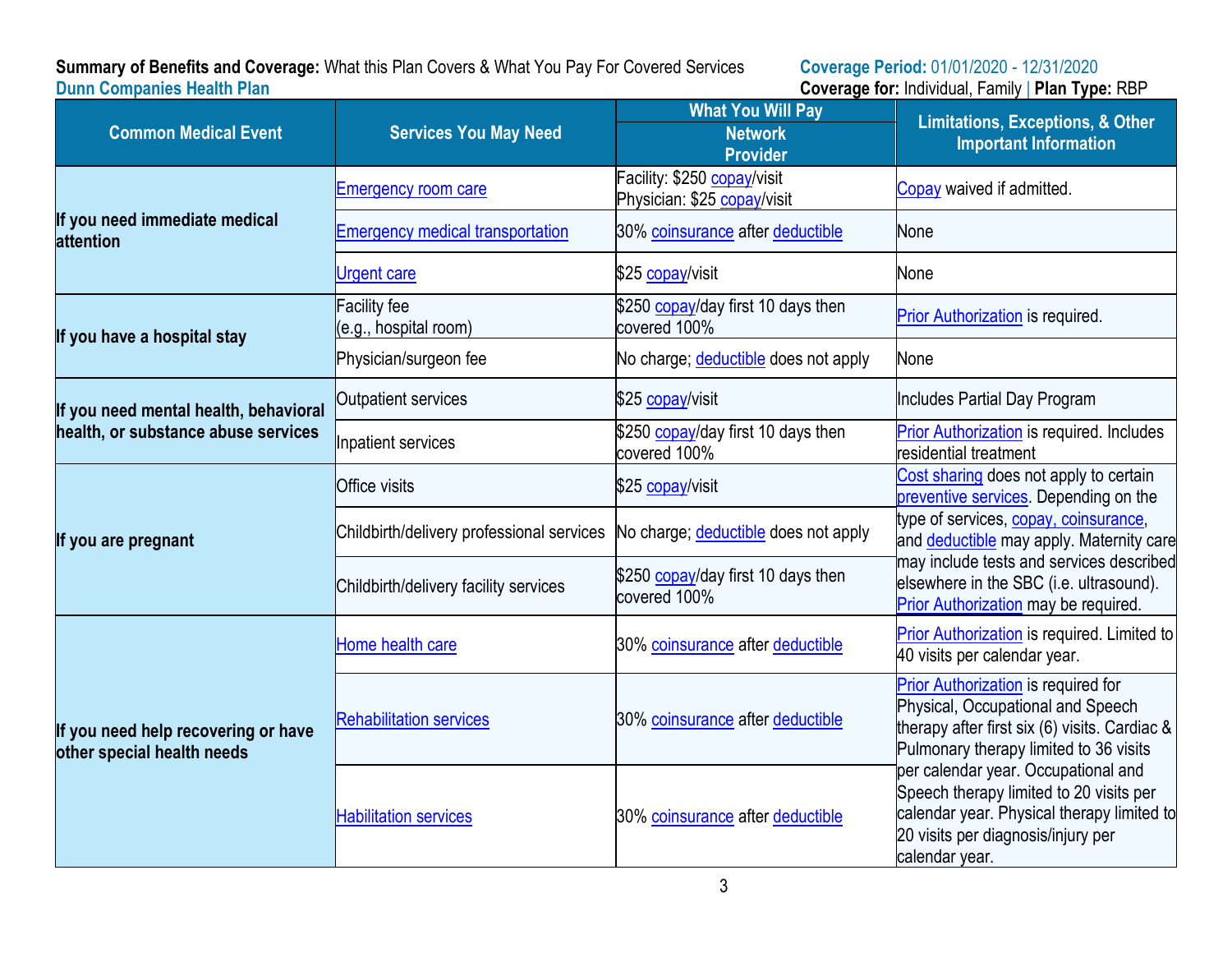# **Summary of Benefits and Coverage:** What this Plan Covers & What You Pay For Covered Services **Dunn Companies Health Plan**

**Coverage Period:** 01/01/2020 - 12/31/2020<br>**Coverage for:** Individual, Family | **Plan Type:** RBP

| <b>Common Medical Event</b>            | <b>Services You May Need</b> | <b>What You Will Pay</b><br><b>Network</b><br><b>Provider</b> | <b>Limitations, Exceptions, &amp; Other</b><br><b>Important Information</b>                               |  |
|----------------------------------------|------------------------------|---------------------------------------------------------------|-----------------------------------------------------------------------------------------------------------|--|
|                                        | <b>Skilled nursing care</b>  | Not covered                                                   | <b>Not Covered</b>                                                                                        |  |
|                                        | Durable medical equipment    | 30% coinsurance after deductible                              | None                                                                                                      |  |
|                                        | <b>Hospice services</b>      | 30% coinsurance after deductible                              | Prior Authorization is required. Limited to<br>less than 6 months.                                        |  |
|                                        | Children's eye exam          | Not covered                                                   | Routine screenings covered as defined<br>under the Patient Protection and<br>Affordable Care Act of 2010. |  |
| If your child needs dental or eye care | Children's glasses           | Not covered                                                   | Not covered.                                                                                              |  |
|                                        | Children's dental check-up   | Not covered                                                   | Routine screenings covered as defined<br>under the Patient Protection and<br>Affordable Care Act of 2010. |  |

# **Excluded Services & Other Covered Services:**

| Services Your Plan Generally Does NOT Cover (Check your policy or plan document for more information and a list of any other excluded services.) |                  |  |                             |                          |  |
|--------------------------------------------------------------------------------------------------------------------------------------------------|------------------|--|-----------------------------|--------------------------|--|
|                                                                                                                                                  | Abortion         |  | Dental Care (Adult)         | Routine Eye Care (Adult) |  |
|                                                                                                                                                  | Acupuncture      |  | Long Term Care              | Routine Foot Care        |  |
|                                                                                                                                                  | Cosmetic Surgery |  | <b>Private Duty Nursing</b> | Weight Loss Programs     |  |

| Other Covered Services (This isn't a complete list. Check your policy or plan document for other covered services and your costs for these services.) |                                                   |                                           |  |  |
|-------------------------------------------------------------------------------------------------------------------------------------------------------|---------------------------------------------------|-------------------------------------------|--|--|
| Bariatric Surgery (limited to Lap-Band and                                                                                                            | Hearing Aids (limited to \$2000 per impaired      | Non-emergency care when traveling outside |  |  |
| sleeve gastrectomy)                                                                                                                                   | ear every 3 calendar years)                       | the U.S. only if part of KISx             |  |  |
| Chiropractic Care (limited to 20 visits per                                                                                                           | Infertility Treatment (limited to up to diagnosis |                                           |  |  |
| calendar year)                                                                                                                                        | only)                                             |                                           |  |  |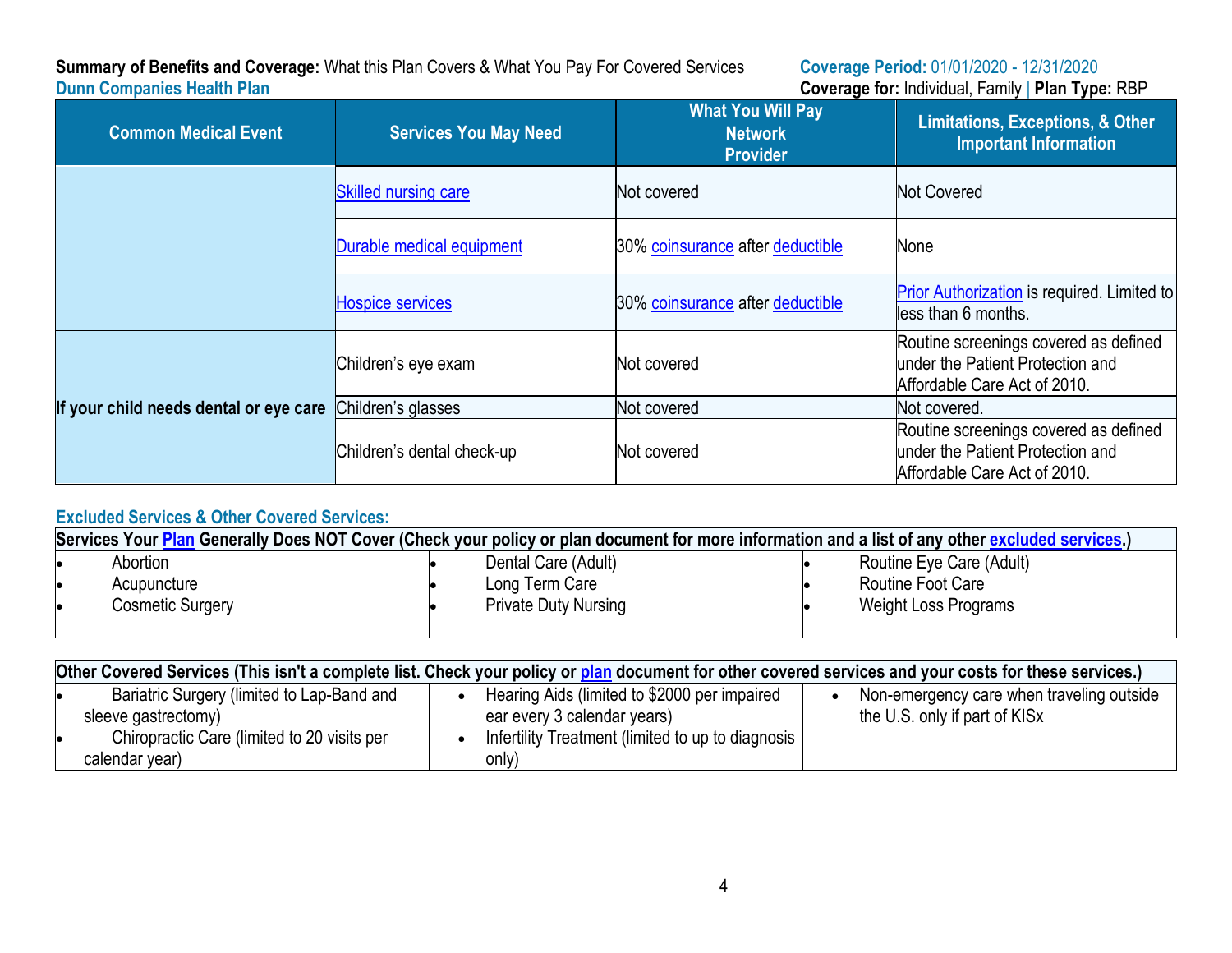### **Summary of Benefits and Coverage:** What this Plan Covers & What You Pay For Covered Services **Coverage Period:** 01/01/2020 - 12/31/2020 **Dunn Companies Health Plan Coverage for:** Individual, Family | **Plan Type:** RBP

Your Rights to Continue Coverage: There are agencies that can help if you want to continue your coverage after it ends. For more information on your rights to continue coverage, contact the [plan](https://www.healthcare.gov/sbc-glossary/#plan) at 1-877-236-0844. You may also contact your state insurance department, the U.S. Department of Labor, Employee Benefits Security Administration at 1-866-444-3272 or [www.dol.gov/ebsa](http://www.dol.gov/ebsa)[/healthreform,](http://www.dol.gov/ebsa/healthreform) or the U.S. Department of Health and Human Services at 1-877-267-2323 x61565 or [www.cciio.cms.gov.](http://www.cciio.cms.gov/) Other coverage options may be available to you too, including buying individual insurance coverage through the Health Insurance [Marketplace.](https://www.healthcare.gov/sbc-glossary/#marketplace) For more information about the [Marketplace,](https://www.healthcare.gov/sbc-glossary/#marketplace) visit [www.HealthCare.gov](http://www.healthcare.gov/) or call 1-800-318-2596.

Your Grievance and Appeals Rights: There are agencies that can help if you have a complaint against your [plan](https://www.healthcare.gov/sbc-glossary/#plan) for a denial of a [claim.](https://www.healthcare.gov/sbc-glossary/#claim) This complaint is called a [grievance](https://www.healthcare.gov/sbc-glossary/#grievance) or [appeal.](https://www.healthcare.gov/sbc-glossary/#appeal) For more information about your rights, look at the explanation of benefits you will receive for that medical [claim.](https://www.healthcare.gov/sbc-glossary/#claim) Your [plan](https://www.healthcare.gov/sbc-glossary/#plan) documents also provide complete information to submit a [claim,](https://www.healthcare.gov/sbc-glossary/#claim) [appeal,](https://www.healthcare.gov/sbc-glossary/#appeal) or a [grievance](https://www.healthcare.gov/sbc-glossary/#grievance) for any reason to your [plan.](https://www.healthcare.gov/sbc-glossary/#plan) For more information about your rights, this notice, or assistance, contact the plan at Dunn Companies Health Plan c/o Lucent Health Solutions, LLC at PO Box 7020 Appleton, WI 54912-7020 or call 877-236-0844. You may also contact your state insurance department, the U.S. Department of Labor, Employee Benefits Security Administration at 1-866-444-3272 or [www.dol.gov/ebsa/healthreform,](http://www.dol.gov/ebsa/healthreform) or the U.S. Department of Health and Human Services at 1-877-267-2323 x61565 or [www.cciio.cms.gov.](http://www.cciio.cms.gov/) "Additionally, a consumer assistance program can help you file your appeal. Contact U.S. Department of Labor Employee Benefits Security Administration at 1-866-487-2365 or http://www.dol.gov/ebsa/consumer\_info\_health.html." A list of states with Consumer Assistance Programs is available at: [https://www.dol.gov/agencies/ebsa/laws](https://www.dol.gov/agencies/ebsa/laws-and-regulations/laws/affordable-care-act/for-employers-and-advisers)[and-regulations/laws/affordable-care-act/for-employers-and-advisers](https://www.dol.gov/agencies/ebsa/laws-and-regulations/laws/affordable-care-act/for-employers-and-advisers) and [http://www.cms.gov/CCIIO/Resources/Consumer-Assistance-Grants/.](http://www.cms.gov/CCIIO/Resources/Consumer-Assistance-Grants/)

### **Does this Coverage Provide Minimum Essential Coverage? Yes**

If you don't have [Minimum Essential Coverage](https://www.healthcare.gov/sbc-glossary/#minimum-essential-coverage) for a month, you'll have to make a payment when you file your tax return unless you qualify for an exemption from the requirement that you have health coverage for that month.

### **Does this Coverage Meet the Minimum Value Standard? Yes**

If your [plan](https://www.healthcare.gov/sbc-glossary/#plan) doesn't meet the [Minimum Value Standards,](https://www.healthcare.gov/sbc-glossary/#minimum-value-standard) you may be eligible for a [premium tax](https://www.healthcare.gov/sbc-glossary/#premium-tax-credits) credit to help you pay for a plan through the [Marketplace.](https://www.healthcare.gov/sbc-glossary/#marketplace)

**Language Access Services: 1-877-236-0844** Tagalog (Tagalog): Kung kailangan ninyo ang tulong sa Tagalog tumawag sa

Chinese (中文): 如果需要中文的帮助, 请拨打这个号码

Navajo (Dine): Dinek'ehgo shika at'ohwol ninisingo, kwiijigo holne'

––––––––––––––––––––––*To see examples of how this plan might cover costs for a sample medical situation, see the next section.–––––––––––*–––––––––––